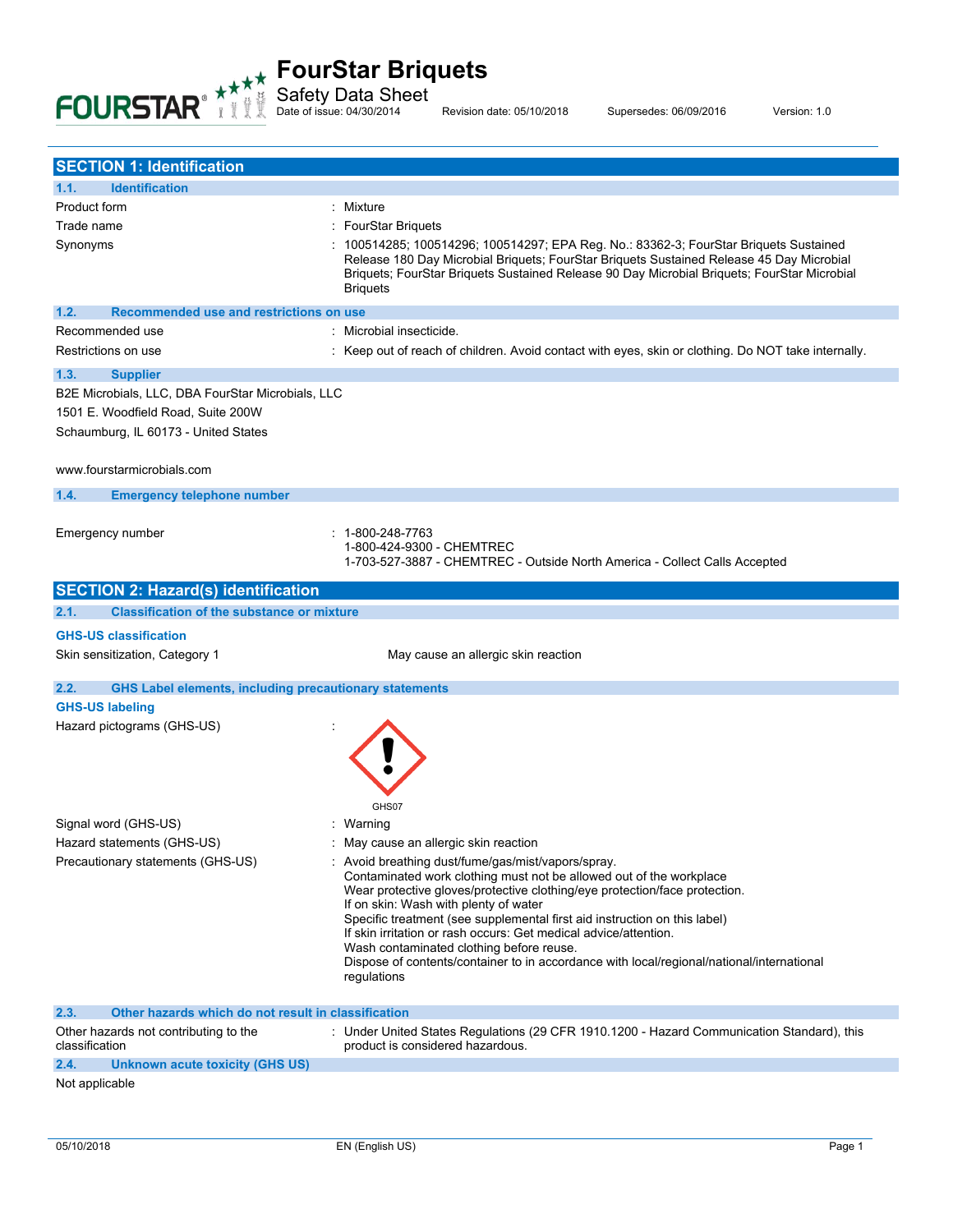Safety Data Sheet

### **SECTION 3: Composition/Information on ingredients**

## **3.1. Substances**

## Not applicable

| 3.2.<br><b>Mixtures</b>                 |                           |           |
|-----------------------------------------|---------------------------|-----------|
| <b>Name</b>                             | <b>Product identifier</b> | $\%$      |
| Bacillus thuringiensis ssp. israelensis | (CAS-No.) 68038-71-1      |           |
| Bacillus sphaericus                     | (CAS-No.) 143447-72-7     | -6        |
| Plaster of paris                        | (CAS-No.) 26499-65-0      | $60 - 80$ |
| Other ingredients                       | (CAS-No.) N/A             | Balance   |

|      | <b>SECTION 4: First-aid measures</b>                            |                                                                                                                                                                                                                                                                            |
|------|-----------------------------------------------------------------|----------------------------------------------------------------------------------------------------------------------------------------------------------------------------------------------------------------------------------------------------------------------------|
| 4.1. | <b>Description of first aid measures</b>                        |                                                                                                                                                                                                                                                                            |
|      | First-aid measures after inhalation                             | : IF INHALED: Remove person to fresh air and keep comfortable for breathing. Call a POISON<br>CENTER or doctor/physician if you feel unwell.                                                                                                                               |
|      | First-aid measures after skin contact                           | : IF ON SKIN: Wash with plenty of soap and water. Wash skin with plenty of water. Take off<br>contaminated clothing. If skin irritation or rash occurs: Get medical advice/attention.                                                                                      |
|      | First-aid measures after eye contact                            | : IF IN EYES: Rinse cautiously with water for several minutes. Remove contact lenses, if present<br>and easy to do. Continue rinsing. Remove contact lenses, if present and easy to do. Continue<br>rinsing. If eye irritation persists: Get medical advice and attention. |
|      | First-aid measures after ingestion                              | : IF SWALLOWED: Call a POISON CENTER or doctor/physician if you feel unwell. Rinse mouth.<br>Do NOT induce vomiting unless directed to do so by medical personnel.                                                                                                         |
| 4.2. | Most important symptoms and effects (acute and delayed)         |                                                                                                                                                                                                                                                                            |
|      | Symptoms/effects after skin contact                             | : May cause an allergic reaction in individuals with a sensitivity to Bacillus thuringiensis ssp.<br>israelensis and/or Bacillus sphaericus.                                                                                                                               |
| 4.3. | Immediate medical attention and special treatment, if necessary |                                                                                                                                                                                                                                                                            |

Treat symptomatically.

| <b>SECTION 5: Fire-fighting measures</b>                               |                                                                                                                                                                                                                                                                                                                                                                                                         |
|------------------------------------------------------------------------|---------------------------------------------------------------------------------------------------------------------------------------------------------------------------------------------------------------------------------------------------------------------------------------------------------------------------------------------------------------------------------------------------------|
| Suitable (and unsuitable) extinguishing media<br>5.1.                  |                                                                                                                                                                                                                                                                                                                                                                                                         |
| Suitable extinguishing media                                           | : Water spray. Dry powder. Foam. Carbon dioxide.                                                                                                                                                                                                                                                                                                                                                        |
| Unsuitable extinguishing media                                         | : Avoid heavy hose streams.                                                                                                                                                                                                                                                                                                                                                                             |
| 5.2.<br>Specific hazards arising from the chemical                     |                                                                                                                                                                                                                                                                                                                                                                                                         |
| Reactivity                                                             | : The product is non-reactive under normal conditions of use, storage and transport.                                                                                                                                                                                                                                                                                                                    |
| 5.3.<br>Special protective equipment and precautions for fire-fighters |                                                                                                                                                                                                                                                                                                                                                                                                         |
| Firefighting instructions                                              | : As an immediate precautionary measure, isolate spill or leak area for at least 50 meters (150<br>feet) in all directions. Do not allow fire fighting water to escape into waterways or sewers. Do<br>not use direct stream of water. A direct stream of water may spread fire. Ventilate closed<br>spaces before entering. Do not breathe gas/fumes/vapor/spray. Keep unauthorized personnel<br>away. |
| Protection during firefighting                                         | Do not attempt to take action without suitable protective equipment. Self-contained breathing<br>apparatus. Complete protective clothing.                                                                                                                                                                                                                                                               |
| <b>SECTION 6: Accidental release measures</b>                          |                                                                                                                                                                                                                                                                                                                                                                                                         |
|                                                                        |                                                                                                                                                                                                                                                                                                                                                                                                         |
| 6.1.                                                                   | Personal precautions, protective equipment and emergency procedures                                                                                                                                                                                                                                                                                                                                     |
| 6.1.1.                                                                 |                                                                                                                                                                                                                                                                                                                                                                                                         |
| For non-emergency personnel<br>Emergency procedures                    | Only qualified personnel equipped with suitable protective equipment may intervene. Do not<br>breathe dust/fume/gas/mist/vapors/spray.                                                                                                                                                                                                                                                                  |
| 6.1.2.<br>For emergency responders                                     |                                                                                                                                                                                                                                                                                                                                                                                                         |
| Protective equipment                                                   | Do not attempt to take action without suitable protective equipment. For further information<br>refer to section 8: Exposure controls/personal protection.                                                                                                                                                                                                                                              |
| 6.2.<br><b>Environmental precautions</b>                               |                                                                                                                                                                                                                                                                                                                                                                                                         |
| Avoid release to the environment.                                      |                                                                                                                                                                                                                                                                                                                                                                                                         |
| 6.3.<br>Methods and material for containment and cleaning up           |                                                                                                                                                                                                                                                                                                                                                                                                         |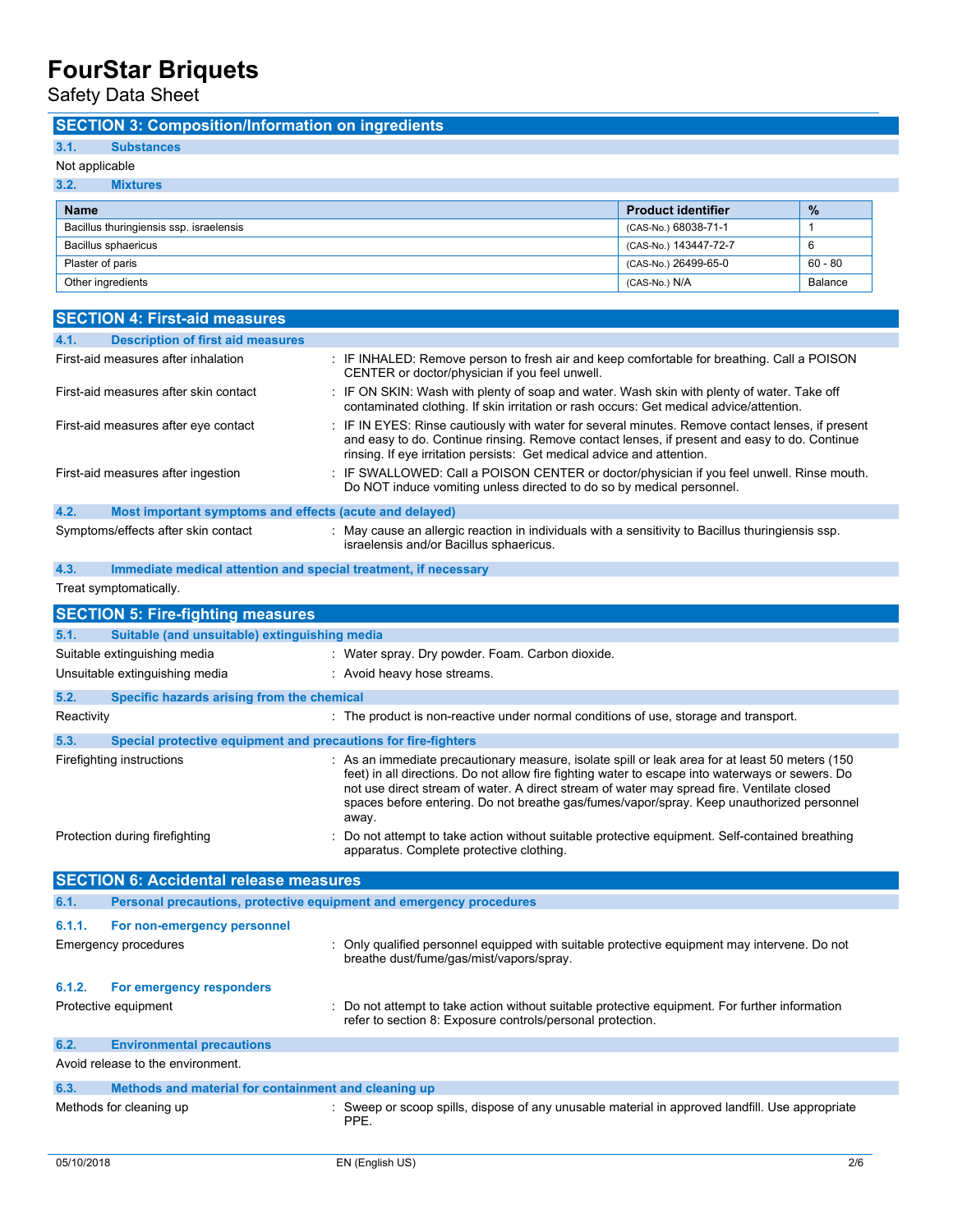Safety Data Sheet

| <b>SECTION 7: Handling and storage</b>                               |                                                                                                                                                                                                                                                                                                                                                                                                                                                                                                |
|----------------------------------------------------------------------|------------------------------------------------------------------------------------------------------------------------------------------------------------------------------------------------------------------------------------------------------------------------------------------------------------------------------------------------------------------------------------------------------------------------------------------------------------------------------------------------|
| 7.1.<br><b>Precautions for safe handling</b>                         |                                                                                                                                                                                                                                                                                                                                                                                                                                                                                                |
| Precautions for safe handling                                        | : Ensure good ventilation of the work station. Wash hands and other exposed areas with mild<br>soap and water before eating, drinking or smoking and when leaving work. Do not handle until<br>all safety precautions have been read and understood. Take all necessary technical measures<br>to avoid or minimize the release of the product on the workplace. Provide local exhaust or<br>general room ventilation. Wear personal protective equipment. Avoid contact with skin and<br>eyes. |
| Hygiene measures                                                     | : Separate working clothes from town clothes. Launder separately. Contaminated work clothing<br>should not be allowed out of the workplace. Wash contaminated clothing before reuse. Do not<br>eat, drink or smoke when using this product. Always wash hands after handling the product.                                                                                                                                                                                                      |
| 7.2.<br>Conditions for safe storage, including any incompatibilities |                                                                                                                                                                                                                                                                                                                                                                                                                                                                                                |
| Storage conditions                                                   | : Keep container tightly closed. Store locked up. Store in a well-ventilated place. Keep cool.                                                                                                                                                                                                                                                                                                                                                                                                 |

### **SECTION 8: Exposure controls/personal protection**

### **8.1. Control parameters**

| Plaster of paris (26499-65-0) |                                      |                                                                                |
|-------------------------------|--------------------------------------|--------------------------------------------------------------------------------|
| <b>OSHA</b>                   | OSHA PEL (TWA) (mg/m <sup>3</sup> )  | 15 mg/m <sup>3</sup> (total dust)<br>5 mg/m <sup>3</sup> (respirable fraction) |
| <b>NIOSH</b>                  | NIOSH REL (TWA) (mg/m <sup>3</sup> ) | 10 mg/m <sup>3</sup> (total dust)<br>5 mg/m <sup>3</sup> (respirable dust)     |

### **8.2. Appropriate engineering controls**

Appropriate engineering controls : Adequate ventilation systems as needed to control concentrations of airborne contaminants below applicable threshold limit values.

### **8.3. Individual protection measures/Personal protective equipment**

#### **Hand protection:**

Protective gloves

#### **Eye protection:**

Safety glasses

### **Skin and body protection:**

If prolonged exposure is anticipated, it is recommented for handlers to wear appropriate clothing to prevent skin contact.

### **Respiratory protection:**

Not required for normal conditions of use



| <b>SECTION 9: Physical and chemical properties</b> |                                                       |     |
|----------------------------------------------------|-------------------------------------------------------|-----|
| 9.1.                                               | Information on basic physical and chemical properties |     |
| Physical state                                     | : Solid                                               |     |
| Appearance                                         | : Light tan briquette                                 |     |
| Color                                              | : Light tan                                           |     |
| Odor                                               | : No data available                                   |     |
| Odor threshold                                     | : No data available                                   |     |
| рH                                                 | : No data available                                   |     |
| Melting point                                      | : No data available                                   |     |
| Freezing point                                     | : Not applicable                                      |     |
| Boiling point                                      | : No data available                                   |     |
| 05/10/2018                                         | EN (English US)                                       | 3/6 |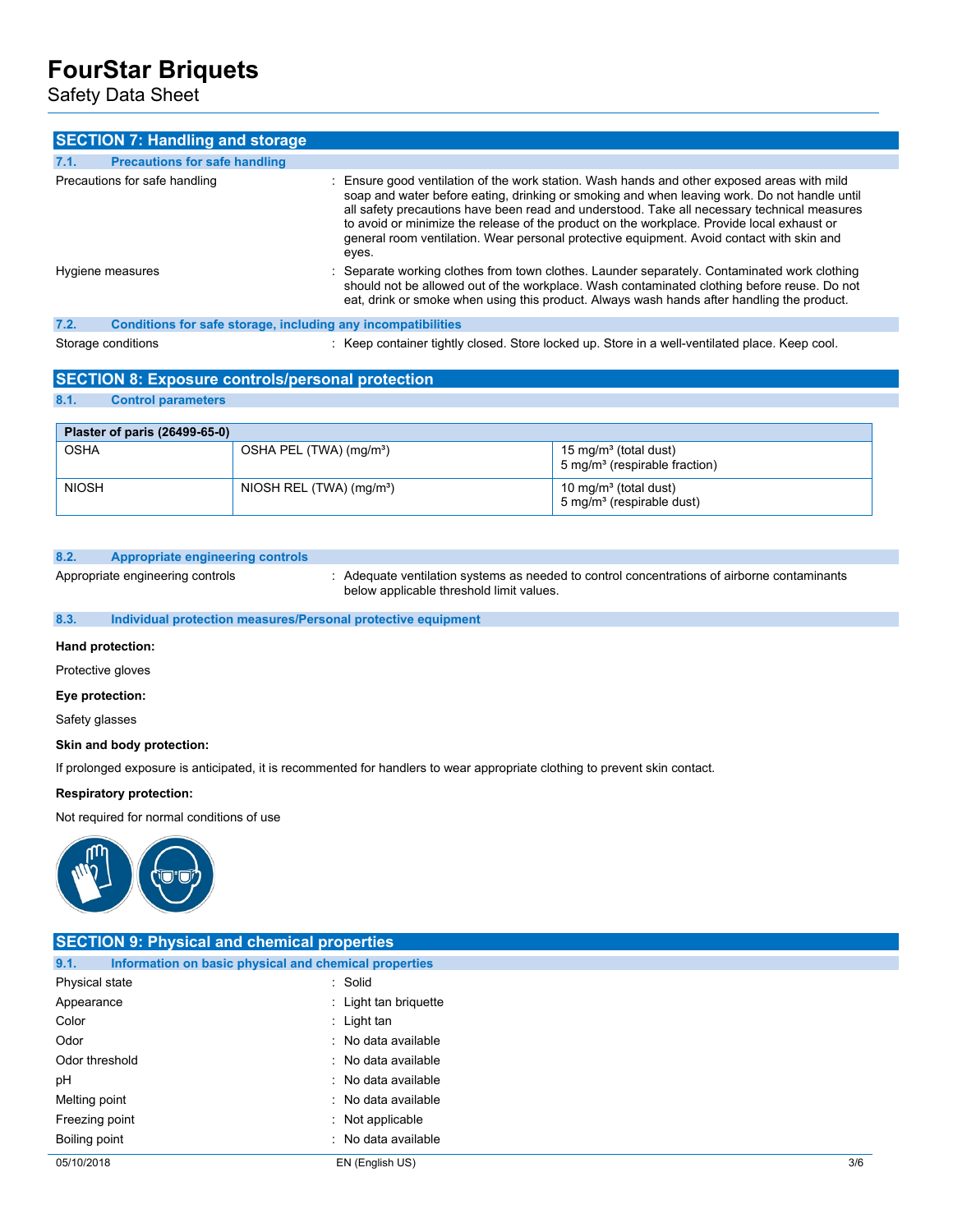### Safety Data Sheet

| Flash point                                 | : Not applicable    |
|---------------------------------------------|---------------------|
| Relative evaporation rate (butyl acetate=1) | No data available   |
| Flammability (solid, gas)                   | Non flammable.      |
| Vapor pressure                              | : No data available |
| Relative vapor density at 20 °C             | : No data available |
| Relative density                            | : 0.82              |
| Solubility                                  | : Soluble           |
| Log Pow                                     | : No data available |
| Auto-ignition temperature                   | : Not applicable    |
| Decomposition temperature                   | : No data available |
| Viscosity, kinematic                        | : Not applicable    |
| Viscosity, dynamic                          | No data available   |
| <b>Explosion limits</b>                     | : Not applicable    |
| <b>Explosive properties</b>                 | Not explosive       |
| Oxidizing properties                        | Not applicable      |
|                                             |                     |

### **9.2. Other information**

No additional information available

|       | <b>SECTION 10: Stability and reactivity</b>                                        |
|-------|------------------------------------------------------------------------------------|
| 10.1. | <b>Reactivity</b>                                                                  |
|       | The product is non-reactive under normal conditions of use, storage and transport. |
| 10.2. | <b>Chemical stability</b>                                                          |

Stable under normal conditions.

**10.3. Possibility of hazardous reactions**

No dangerous reactions known under normal conditions of use. Hazardous polymerization will not occur.

**10.4. Conditions to avoid**

No additional information available

**10.5. Incompatible materials**

No additional information available

**10.6. Hazardous decomposition products**

Under normal conditions of storage and use, hazardous decomposition products should not be produced.

### **SECTION 11: Toxicological information**

### **11.1. Information on toxicological effects**

| Bacillus thuringiensis ssp. israelensis (68038-71-1) |                  |  |
|------------------------------------------------------|------------------|--|
| LD50 oral rat                                        | > 5000 mg/kg     |  |
| LD50 dermal rabbit                                   | > 5000 mg/kg     |  |
| LC50 inhalation rat (mg/l)                           | $> 2.04$ mg/l/4h |  |
| Bacillus sphaericus (143447-72-7)                    |                  |  |
| LD50 oral rat                                        | > 5000 mg/kg     |  |
| LD50 dermal rabbit                                   | > 5000 mg/kg     |  |
| LC50 inhalation rat (mg/l)                           | $> 2.04$ mg/l/4h |  |

| <b>GHS-US Properties</b>                            | <b>Classification</b>                |
|-----------------------------------------------------|--------------------------------------|
| Acute toxicity                                      | Not classified                       |
| Skin corrosion/irritation                           | Not classified                       |
| Serious eye damage/irritation                       | Not classified                       |
| Respiratory or skin sensitization                   | May cause an allergic skin reaction. |
| Germ cells mutagen                                  | Not classified                       |
| Carcinogenicity                                     | Not classified                       |
| Reproductive toxicity                               | Not classified                       |
| Specific target organ toxicant<br>(single exposure) | Not classified                       |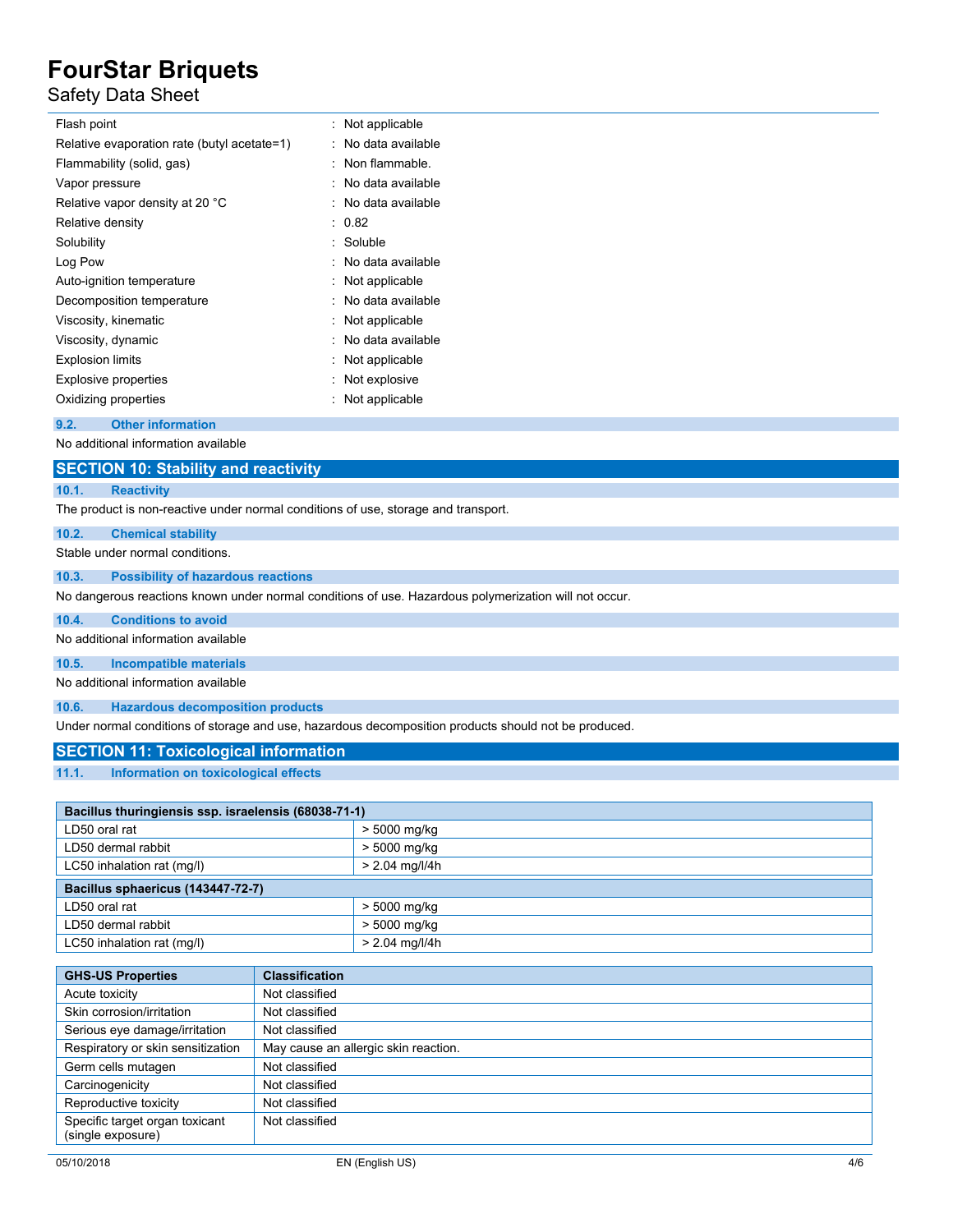Safety Data Sheet

| Specific target organ toxicant<br>(repeated exposure) | Not classified |
|-------------------------------------------------------|----------------|
| Aspiration hazard                                     | Not classified |
|                                                       |                |

| <b>Potential health effects</b> |                                                                                                                                                                                        |
|---------------------------------|----------------------------------------------------------------------------------------------------------------------------------------------------------------------------------------|
| <b>Inhalation</b>               |                                                                                                                                                                                        |
| Acute                           | : Under normal conditions of use, no health effects are expected.                                                                                                                      |
| <b>Skin</b>                     |                                                                                                                                                                                        |
| Acute                           | : Exposure may cause mechanical irritation, May cause an allergic reaction in individuals with a sensitivity to Bacillus<br>thuringiensis ssp. israelensis and/or Bacillus sphaericus. |
| Eye                             |                                                                                                                                                                                        |
| Acute                           | : Exposure may cause mechanical eye irritation.                                                                                                                                        |
| Ingestion                       |                                                                                                                                                                                        |
| Acute                           | : Under normal conditions of use, no health effects are expected.                                                                                                                      |
| <b>Mutagenicity</b>             | : Not classified.                                                                                                                                                                      |
| Carcinogenicity                 | : Not classified.                                                                                                                                                                      |
| <b>Reproductive Effects</b>     | : Not classified.                                                                                                                                                                      |

### **SECTION 12: Ecological information**

#### **12.1. Toxicity**

No additional information available

### **12.2. Persistence and degradability**

No additional information available

### **12.3. Bioaccumulative potential**

No additional information available

### **12.4. Mobility in soil**

No additional information available

### **12.5. Other adverse effects**

No additional information available

|                 | <b>SECTION 13: Disposal considerations</b>      |  |  |  |
|-----------------|-------------------------------------------------|--|--|--|
|                 |                                                 |  |  |  |
| $\overline{AB}$ | <b>Industrial and the contract of the state</b> |  |  |  |

**13.1. Disposal methods**

Product/Packaging disposal recommendations : Dispose of content and/or container in accordance with local, regional, national, and/or international regulations.

| <b>SECTION 14: Transport information</b> |                  |                             |                                      |               |                              |
|------------------------------------------|------------------|-----------------------------|--------------------------------------|---------------|------------------------------|
|                                          | <b>UN number</b> | <b>Proper Shipping Name</b> | <b>Transport hazard</b><br>class(es) | Packing group | <b>Environmental hazards</b> |
| <b>DOT</b>                               | Not regulated    | Not regulated               | Not regulated                        | Not regulated | Not applicable               |
| <b>IMDG</b>                              | Not regulated    | Not regulated               | Not regulated                        | Not regulated | Not applicable               |
| <b>IATA</b>                              | Not regulated    | Not regulated               | Not regulated                        | Not regulated | Not applicable               |